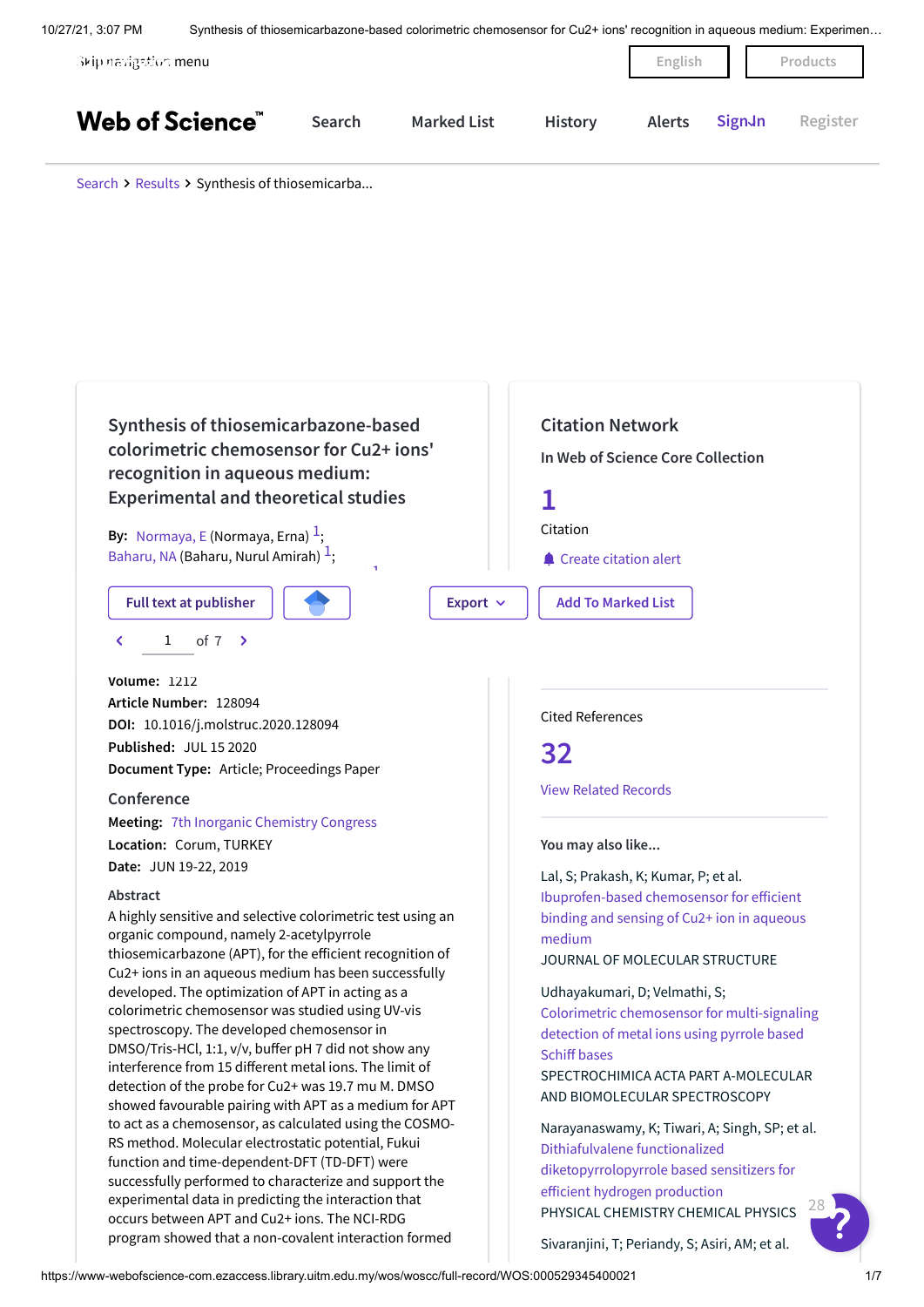10/27/21, 3:07 PM Synthesis of thiosemicarbazone-based colorimetric chemosensor for Cu2+ ions' recognition in aqueous medium: Experimen…

between APT and Cu2+ in acting as a chemosensor. Using naked eye observation, the developed APT test strips also successfully recognized Cu2+ ions in different types of spiked water samples. (C) 2020 Elsevier B.V. All rights reserved.

#### **Keywords**

**Author Keywords:** 2-Acetylpyrrole [thiosemicarbazone](https://www-webofscience-com.ezaccess.library.uitm.edu.my/wos/woscc/general-summary?queryJson=%5B%7B%22rowBoolean%22:null,%22rowField%22:%22AK%22,%22rowText%22:%22%5C%222-Acetylpyrrole%20thiosemicarbazone%5C%22%22%7D%5D&eventMode=oneClickSearch); [Chemosensor](https://www-webofscience-com.ezaccess.library.uitm.edu.my/wos/woscc/general-summary?queryJson=%5B%7B%22rowBoolean%22:null,%22rowField%22:%22AK%22,%22rowText%22:%22%5C%22Chemosensor%5C%22%22%7D%5D&eventMode=oneClickSearch); [Cu2+](https://www-webofscience-com.ezaccess.library.uitm.edu.my/wos/woscc/general-summary?queryJson=%5B%7B%22rowBoolean%22:null,%22rowField%22:%22AK%22,%22rowText%22:%22%5C%22Cu2%2B%5C%22%22%7D%5D&eventMode=oneClickSearch); Test [strips;](https://www-webofscience-com.ezaccess.library.uitm.edu.my/wos/woscc/general-summary?queryJson=%5B%7B%22rowBoolean%22:null,%22rowField%22:%22AK%22,%22rowText%22:%22%5C%22Test%20strips%5C%22%22%7D%5D&eventMode=oneClickSearch) [DFT](https://www-webofscience-com.ezaccess.library.uitm.edu.my/wos/woscc/general-summary?queryJson=%5B%7B%22rowBoolean%22:null,%22rowField%22:%22AK%22,%22rowText%22:%22%5C%22DFT%5C%22%22%7D%5D&eventMode=oneClickSearch); [TD-DFT](https://www-webofscience-com.ezaccess.library.uitm.edu.my/wos/woscc/general-summary?queryJson=%5B%7B%22rowBoolean%22:null,%22rowField%22:%22AK%22,%22rowText%22:%22%5C%22TD-DFT%5C%22%22%7D%5D&eventMode=oneClickSearch) **Keywords Plus:** [FT-RAMAN](https://www-webofscience-com.ezaccess.library.uitm.edu.my/wos/woscc/general-summary?queryJson=%5B%7B%22rowBoolean%22:null,%22rowField%22:%22KP%22,%22rowText%22:%22%5C%22FT-RAMAN%5C%22%22%7D%5D&eventMode=oneClickSearch); [COPPER](https://www-webofscience-com.ezaccess.library.uitm.edu.my/wos/woscc/general-summary?queryJson=%5B%7B%22rowBoolean%22:null,%22rowField%22:%22KP%22,%22rowText%22:%22%5C%22COPPER%5C%22%22%7D%5D&eventMode=oneClickSearch); [DFT](https://www-webofscience-com.ezaccess.library.uitm.edu.my/wos/woscc/general-summary?queryJson=%5B%7B%22rowBoolean%22:null,%22rowField%22:%22KP%22,%22rowText%22:%22%5C%22DFT%5C%22%22%7D%5D&eventMode=oneClickSearch); [SPECTROSCOPY](https://www-webofscience-com.ezaccess.library.uitm.edu.my/wos/woscc/general-summary?queryJson=%5B%7B%22rowBoolean%22:null,%22rowField%22:%22KP%22,%22rowText%22:%22%5C%22SPECTROSCOPY%5C%22%22%7D%5D&eventMode=oneClickSearch); [SPECTRA](https://www-webofscience-com.ezaccess.library.uitm.edu.my/wos/woscc/general-summary?queryJson=%5B%7B%22rowBoolean%22:null,%22rowField%22:%22KP%22,%22rowText%22:%22%5C%22SPECTRA%5C%22%22%7D%5D&eventMode=oneClickSearch); [PROBE](https://www-webofscience-com.ezaccess.library.uitm.edu.my/wos/woscc/general-summary?queryJson=%5B%7B%22rowBoolean%22:null,%22rowField%22:%22KP%22,%22rowText%22:%22%5C%22PROBE%5C%22%22%7D%5D&eventMode=oneClickSearch); [ZINC](https://www-webofscience-com.ezaccess.library.uitm.edu.my/wos/woscc/general-summary?queryJson=%5B%7B%22rowBoolean%22:null,%22rowField%22:%22KP%22,%22rowText%22:%22%5C%22ZINC%5C%22%22%7D%5D&eventMode=oneClickSearch); [IR](https://www-webofscience-com.ezaccess.library.uitm.edu.my/wos/woscc/general-summary?queryJson=%5B%7B%22rowBoolean%22:null,%22rowField%22:%22KP%22,%22rowText%22:%22%5C%22IR%5C%22%22%7D%5D&eventMode=oneClickSearch)

### **Author Information**

**Corresponding Address :** Normaya, Erna (corresponding author)

Int Islamic Univ Malaysia, Kulliyyah Sci, Dept Chem, Expt & Theoret Res Lab, Jalan Sultan Haji Ahmad Shah, Kuantan 25200, Pahang, Malaysia

#### **Addresses:**

**1** Int Islamic Univ Malaysia, Kulliyyah Sci, Dept Chem, Expt & Theoret Res Lab, Jalan Sultan Haji Ahmad Shah, Kuantan 25200, Pahang, Malaysia

#### **E-mail Addresses:** [ernanormaya@gmail.com](mailto:ernanormaya@gmail.com)

# **Categories/Classification Research Areas:** Chemistry

#### **Funding**

| Funding<br>agency                                  | Grant<br>number     | <b>Show All Details</b> |
|----------------------------------------------------|---------------------|-------------------------|
| International<br>Islamic<br>University<br>Malaysia |                     |                         |
| Ministry of<br>Education,<br>Malaysia              | FRGS19-<br>053-0662 | Show details            |
|                                                    | Funding agency      |                         |

View funding text

#### **Document Information**

**Language:** English

**Accession Number:** WOS:000529345400021

**ISSN:** 0022-2860

**eISSN:** 1872-8014

**Other Information**

**IDS Number:** LI2WX

See fewer data fields

Spectroscopic (FT-IR, FT-Raman and NMR) and computational studies on [3-methoxyaniline](https://www-webofscience-com.ezaccess.library.uitm.edu.my/wos/woscc/full-record/WOS:000330147900024) JOURNAL OF MOLECULAR STRUCTURE

Lin, Q; Zhu, X; Wei, TB; et al. Copper Complex Based Chemosensor which Could [Colorimetrically](https://www-webofscience-com.ezaccess.library.uitm.edu.my/wos/woscc/full-record/WOS:000328574000009) Detect CN- in Water with Specific Selectivity and High Sensitivity ACTA CHIMICA SINICA

[See](https://www-webofscience-com.ezaccess.library.uitm.edu.my/wos/woscc/summary/52efd43e-12e9-4fa9-b081-89ae402e2c79-0f5ad5b0/relevance/1) all

#### **Most Recently Cited by**

Zulfiqar, M; Chowdhury, S; Sufian, S; et al. Response surface [methodology](https://www-webofscience-com.ezaccess.library.uitm.edu.my/wos/alldb/full-record/WOS:000541061700003) and artificial neural network for remediation of acid orange 7 using TiO2-P25: optimization and modeling approach ENVIRONMENTAL SCIENCE AND POLLUTION RESEARCH

# **Use in Web of Science**

**Web of Science Usage Count**

Last 180 Days Since 2013



Learn more

## **This record is from: Web of Science Core Collection**

Science Citation Index Expanded (SCI-EXPANDED) Conference Proceedings Citation Index – Science (CPCI-S)

## **Suggest a correction**

If you would like to improve the quality of the [data in this record, please](https://www-webofscience-com.ezaccess.library.uitm.edu.my/wos) Suggest a correction



**Journal information**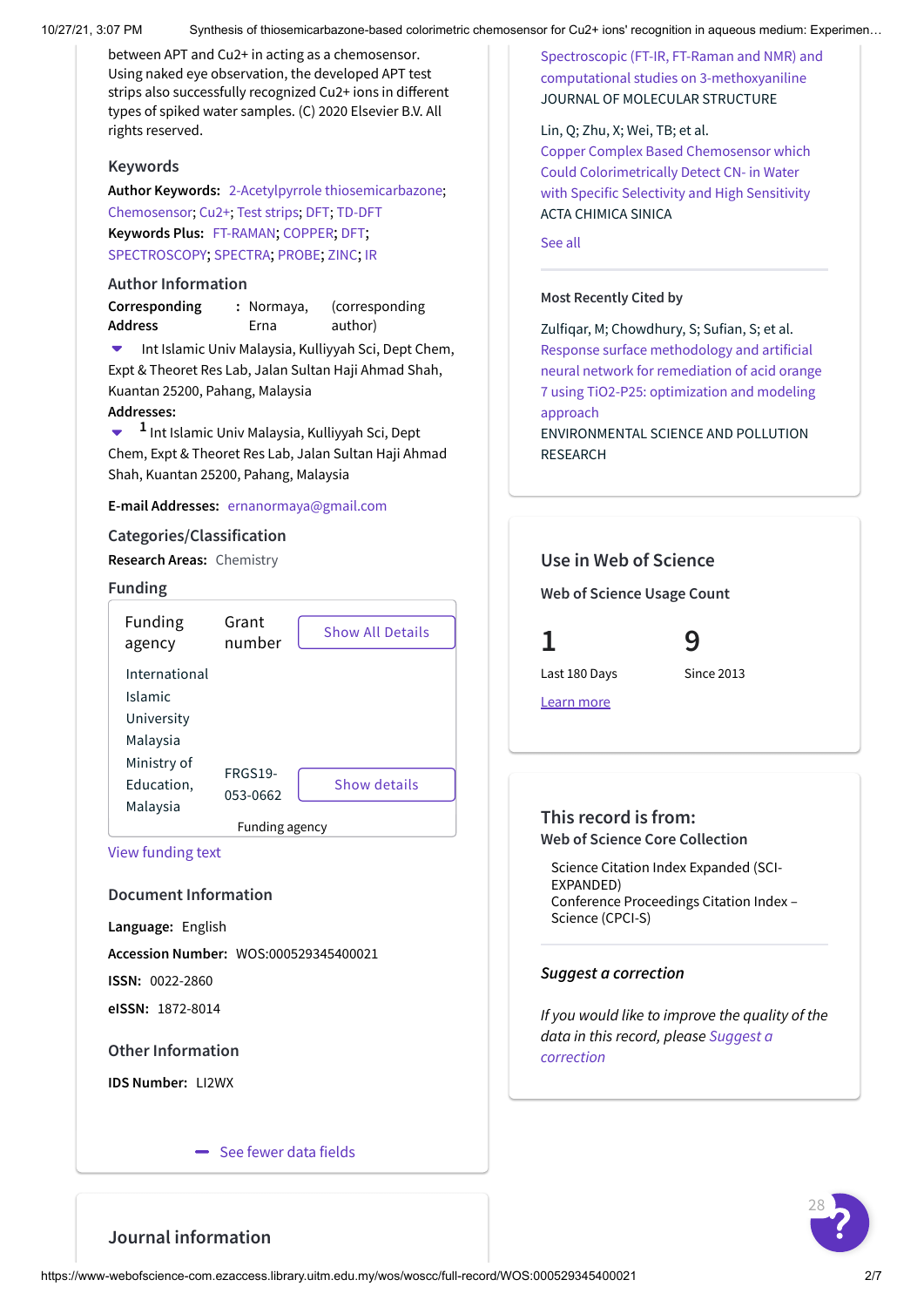10/27/21, 3:07 PM Synthesis of thiosemicarbazone-based colorimetric chemosensor for Cu2+ ions' recognition in aqueous medium: Experimen…

| ISSN: 0022-2860<br>eISSN: 1872-8014<br>Current Publisher: ELSEVIER, RADARWEG 29,<br>1043 NX AMSTERDAM, NETHERLANDS<br>Journal Impact Factor: Journal Citation Report<br><b>TM</b><br>Research Areas: Chemistry<br>Web of Science Categories: Chemistry, Physical | JOURNAL OF MOLECULAR STRUCTURE<br>3.196<br>Journal<br>Impact<br>Factor™<br>(2020) |                                       |
|------------------------------------------------------------------------------------------------------------------------------------------------------------------------------------------------------------------------------------------------------------------|-----------------------------------------------------------------------------------|---------------------------------------|
| 32 Cited References                                                                                                                                                                                                                                              |                                                                                   |                                       |
| Showing 30 of 32                                                                                                                                                                                                                                                 | View as set of results                                                            | (from Web of Science Core Collection) |
|                                                                                                                                                                                                                                                                  |                                                                                   |                                       |
|                                                                                                                                                                                                                                                                  |                                                                                   |                                       |
|                                                                                                                                                                                                                                                                  |                                                                                   |                                       |
|                                                                                                                                                                                                                                                                  |                                                                                   |                                       |
|                                                                                                                                                                                                                                                                  |                                                                                   |                                       |
|                                                                                                                                                                                                                                                                  |                                                                                   |                                       |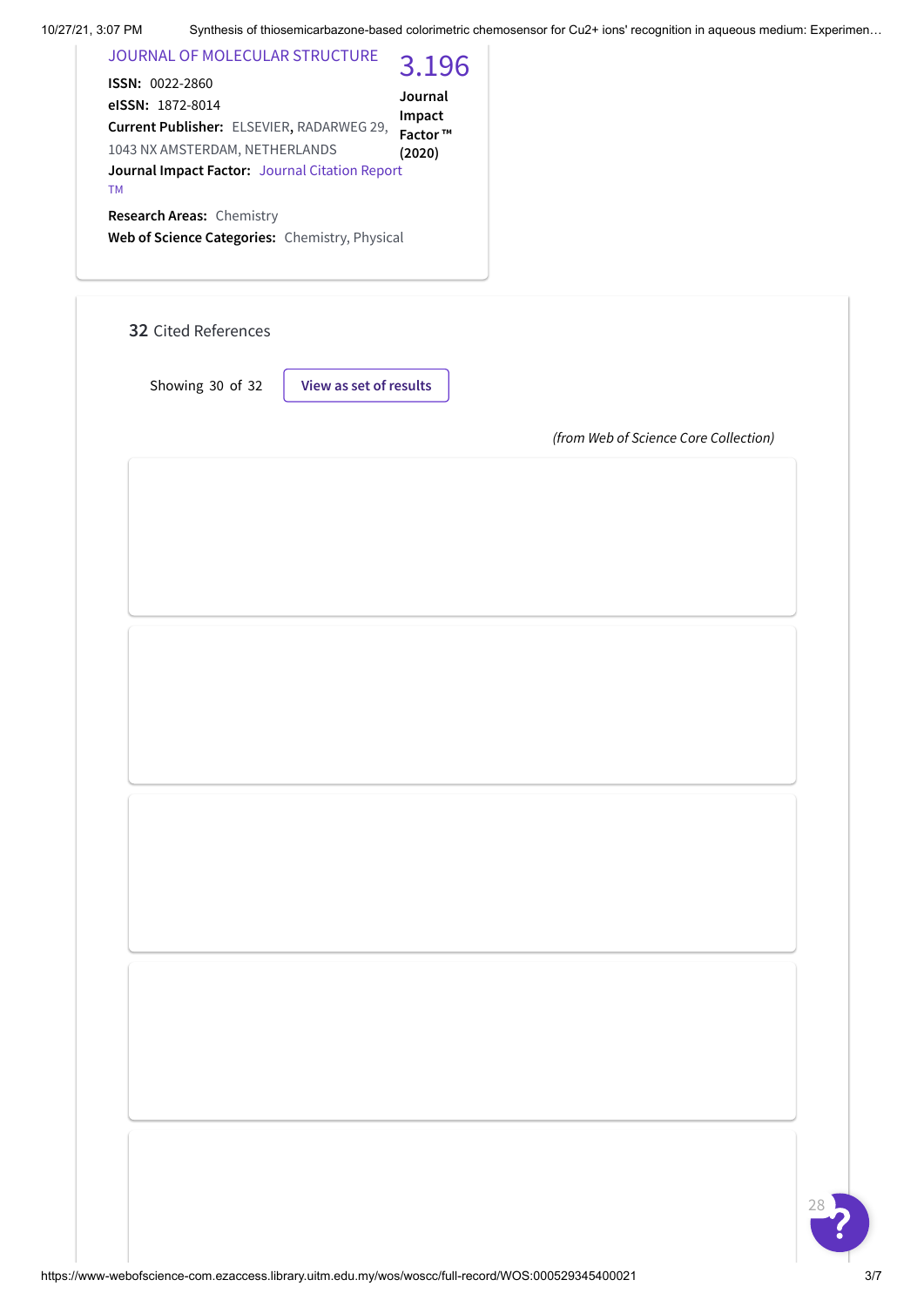|  | $\frac{28}{1}$ |
|--|----------------|
|  | $\zeta$        |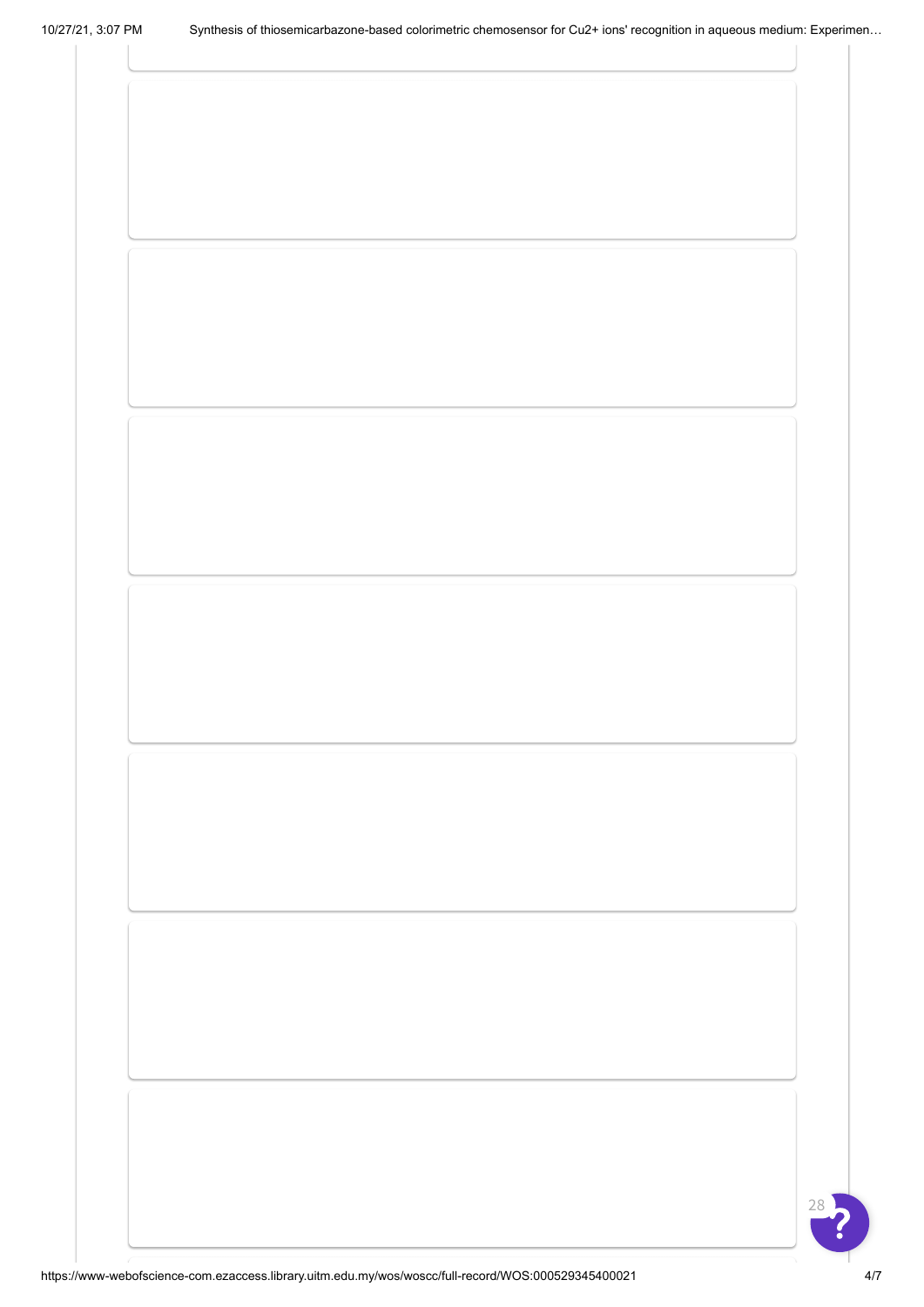| 28 |
|----|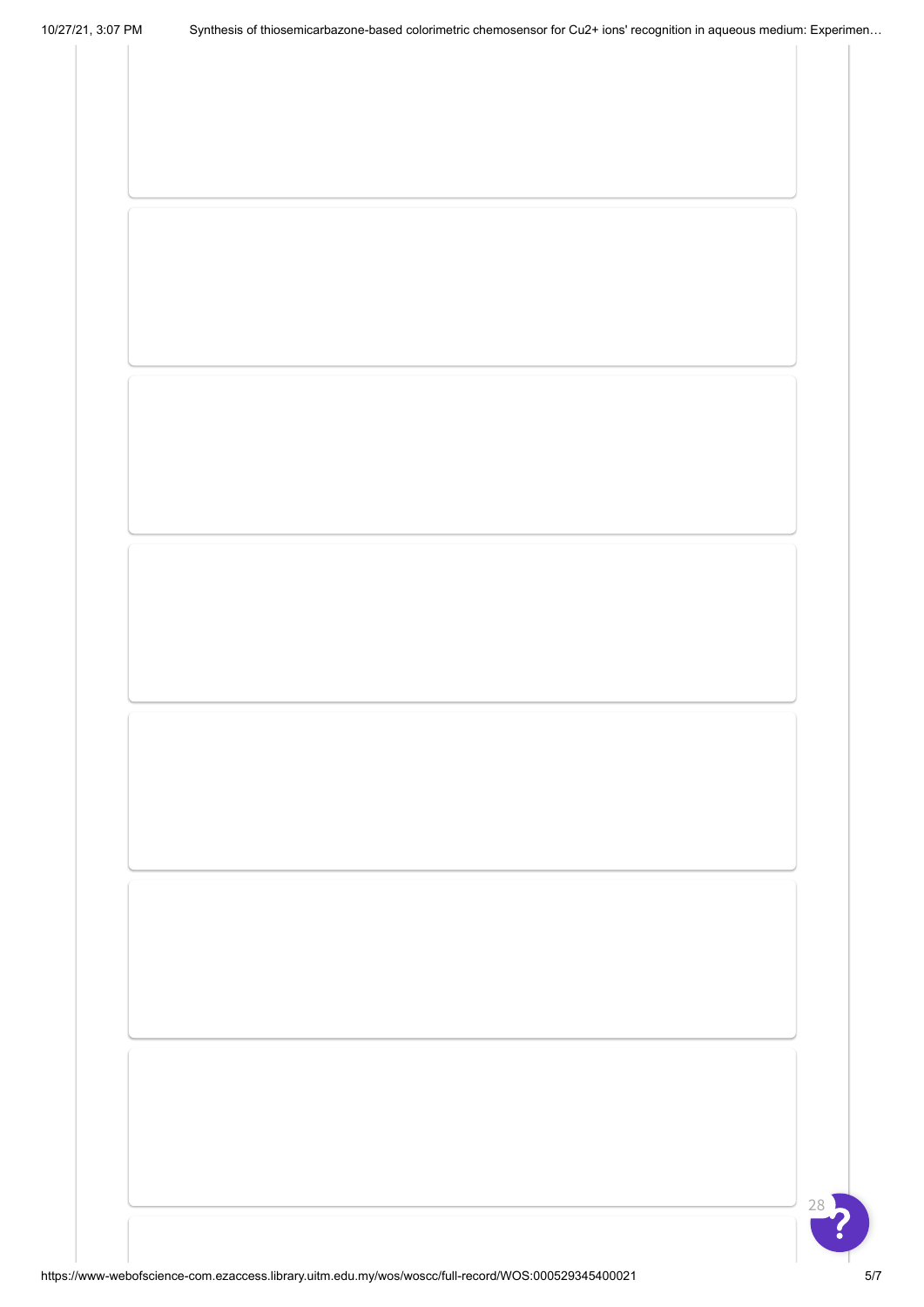|  |  | 28 |
|--|--|----|